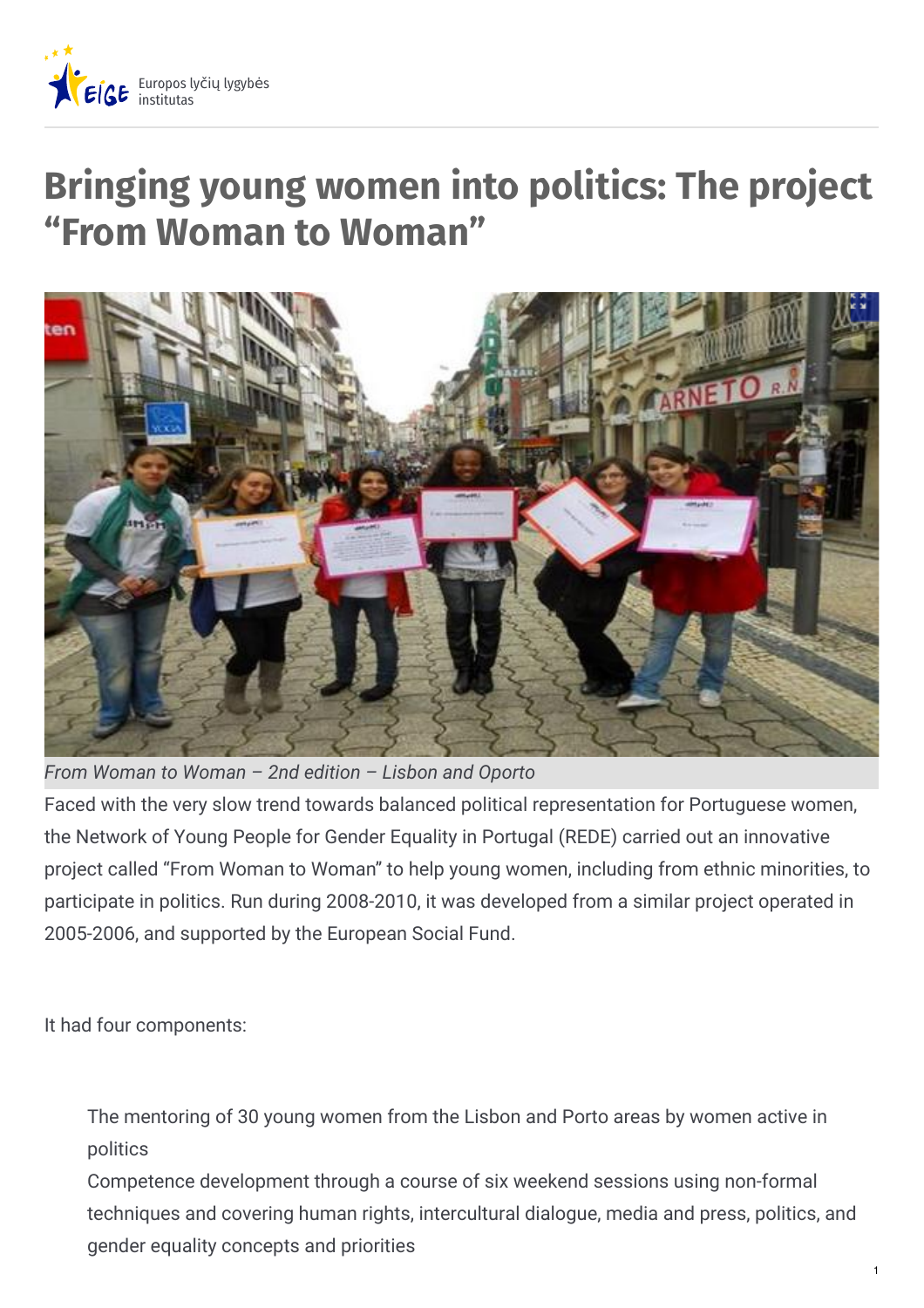A batch of nine social transformation projects for gender equality (with a focus also on young men)

The publication of useful handbooks

### **Gender balance far from a reality**

Despite a rising trend, gender balance in politics is far from a reality in Portugal, where only 7.5% of mayors, 26.5% of members of parliament and 17% of the government are [women](http://www.unwomen.org/~/media/Headquarters/Attachments/Sections/CSW/59/National_reviews/Portugal_review_Beijing20.pdf).Women's representation in the European parliament is rather better, at [38.1%](http://ec.europa.eu/justice/gender-equality/gender-decision-making/database/politics/eu-parliament/ index_en.htm) since 2014. So it is at municipal level where the subconscious idea that leaders have to be male surfaces most blatantly.

To try to redress this balance, the Portuguese Network of Young People for Gender Equality in Portugal (REDE) developed an affirmative action project, based on a previous programme which ran from 2005-2006. The second project, which ran from 2008-2010 introduced some innovative approaches such as an additional focus on ethnic minorities and the involvement of young men.

Inspired by its Swiss predecessor (De Femme à Femme), the From Woman to Woman ("De mulher para mulher") project aimed to:

- Promote intra and inter-generational communication and cooperation between women; Contribute to the integration of young women's concerns and needs in decision-making processes in different types of organisations;
- Increase young women's participation in decision-making;
- Develop young women's skills;
- Contribute to the creation and strengthening of networks for young women;
- Identify additional obstacles faced by women with different ethnic and cultural backgrounds in accessing the political and civic spheres;
- Raise the awareness of boys and men of the importance of promoting gender equality.

The project targeted young women (16-30 years old), particularly from ethnic or cultural minorities. The beneficiaries – 15 young women from the Lisbon region and 15 from the Porto region – were mentored by women who were already active in politics or in civil society organisations. These included Members of the European Parliament, a Secretary of State, the president of a women's rights NGO and Member of the Portuguese Parliament.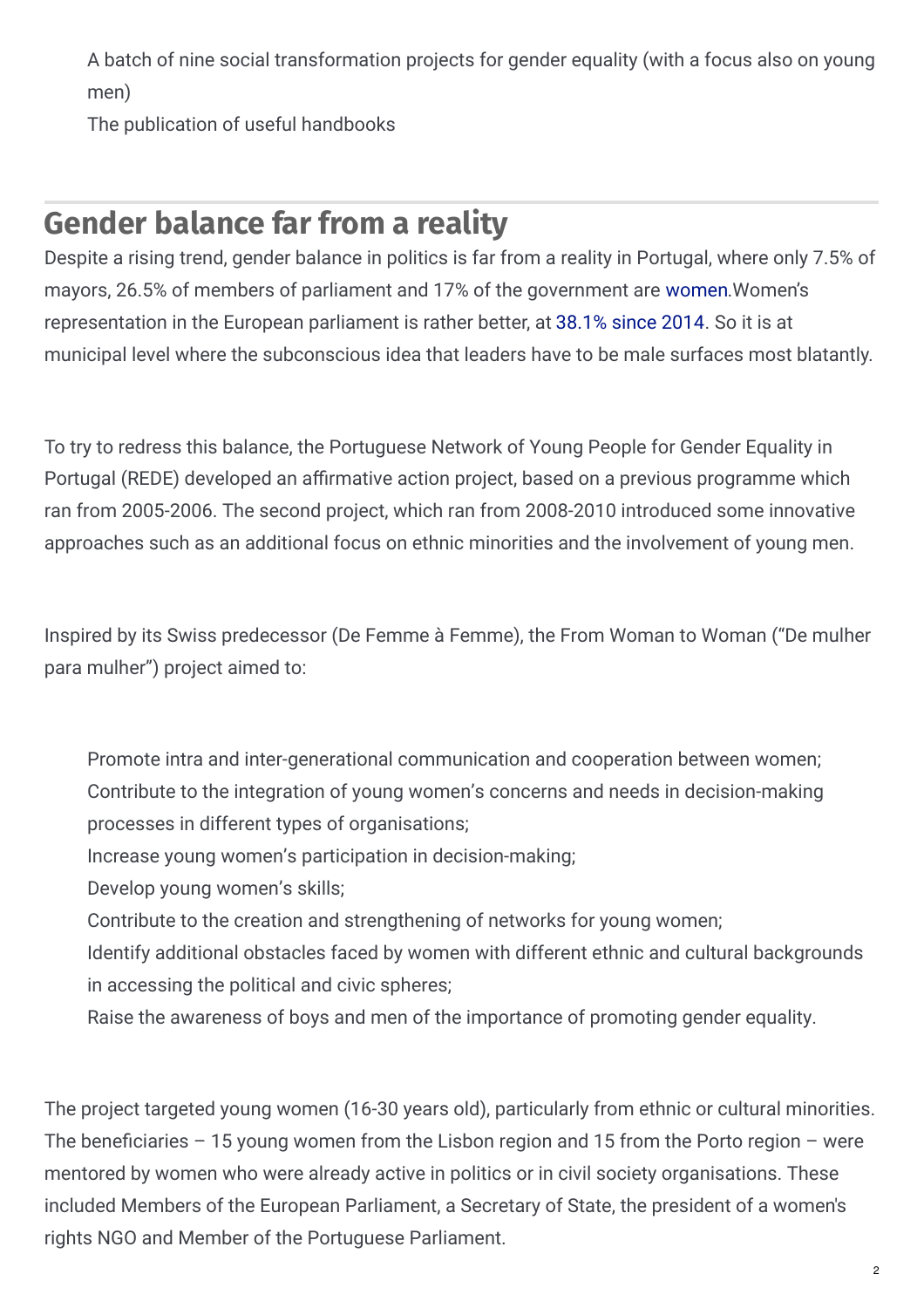Besides the mentoring programme, the project also ran a competence development programme and had a part dedicated to the development of social transformation projects for gender equality, with a special focus also on young men. Mentees were invited to participate in several parallel activities organised by the project team, such as institutional visits and meetings (e.g. to the national and European parliaments), events focused on gender equality and other political and civic experiences.

The project was co-funded by the European Social Fund under the Operational Programme for the Promotion of Human Potential (POPH).

## **Focus on young women and minorities**

The selection procedure was as follows: REDE published a call for participants, requesting the following profile: young women between 16 and 30 years old, with or without experience in activism, NGOs or politics, interested in political and civic participation and available to participate in all the project activities. The open call specifically stated that the project was intended to favour applicants from ethnic and cultural minorities.

This open call was disseminated amongst youth associations and youth wings of political parties, universities, high schools and immigrants' organisations. Applicants who matched the profile were invited to attend for interview. The decision took into account both the results of the interviews and the diversity the project was looking for: young women with experience in activism, young women with no experience in the field, and young women from ethnic minorities.

The project activities took account of the diversity of the target group and addressed such topics as intercultural dialogue, cooperation and development and multiple discrimination. The main objective was to raise awareness about the multiple faces of feminism and women's concerns. Mentors were also selected based on their experience in working in international and intercultural environments.

# **Mentoring and competence development**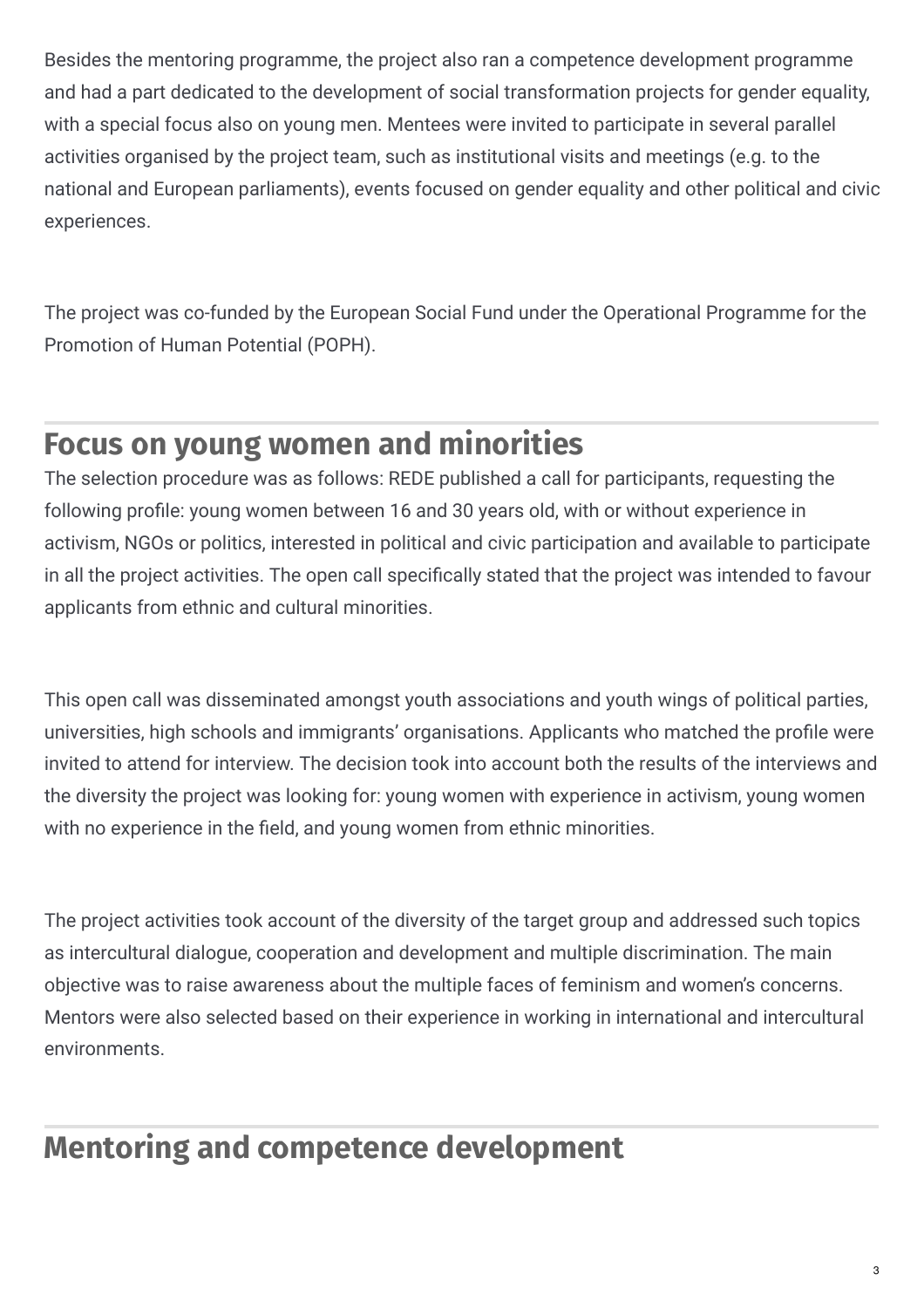**The Mentoring Programme** had four different phases. At the start, the project team paired up the mentees and mentors, by matching the mentees' ambitions with the mentors' expertise. Then a kick-off meeting was organised at which the mentoring pairs could each define a strategy for conducting their relationship, including the number of meetings and other forms of contact that they would have during the 12 months of the mentoring programme. The activities were regularly monitored by the project team.

**The Competence Development Programme** was based on non-formal education activities and covered a wide range of areas – human rights, intercultural dialogue, media and press, politics, and gender equality concepts and priorities, such as engaging men in gender equality issues. The programme was composed of six weekend training sessions spread over a year, plus other complementary activities, such as visiting city halls, the national and European parliaments, taking part in conferences and debates, and assisting the political campaigns of female candidates in local elections.

The weekend training sessions strengthened the social bonds among the young women and covered six themes, the first five of which were:

introduction to gender equality (concepts and historical movements) citizenship and intercultural dimensions (intersectionality and multiple forms of discrimination against women) activism and intervention projects democracy, parity and politics communication and media

The sixth topic was prepared by the mentees themselves, addressing such themes as women in the arts, women and literature and women and science. The group of mentees had the help and support of the project officers in organising the activities and the overall preparation of the weekend.

# **Social transformation projects**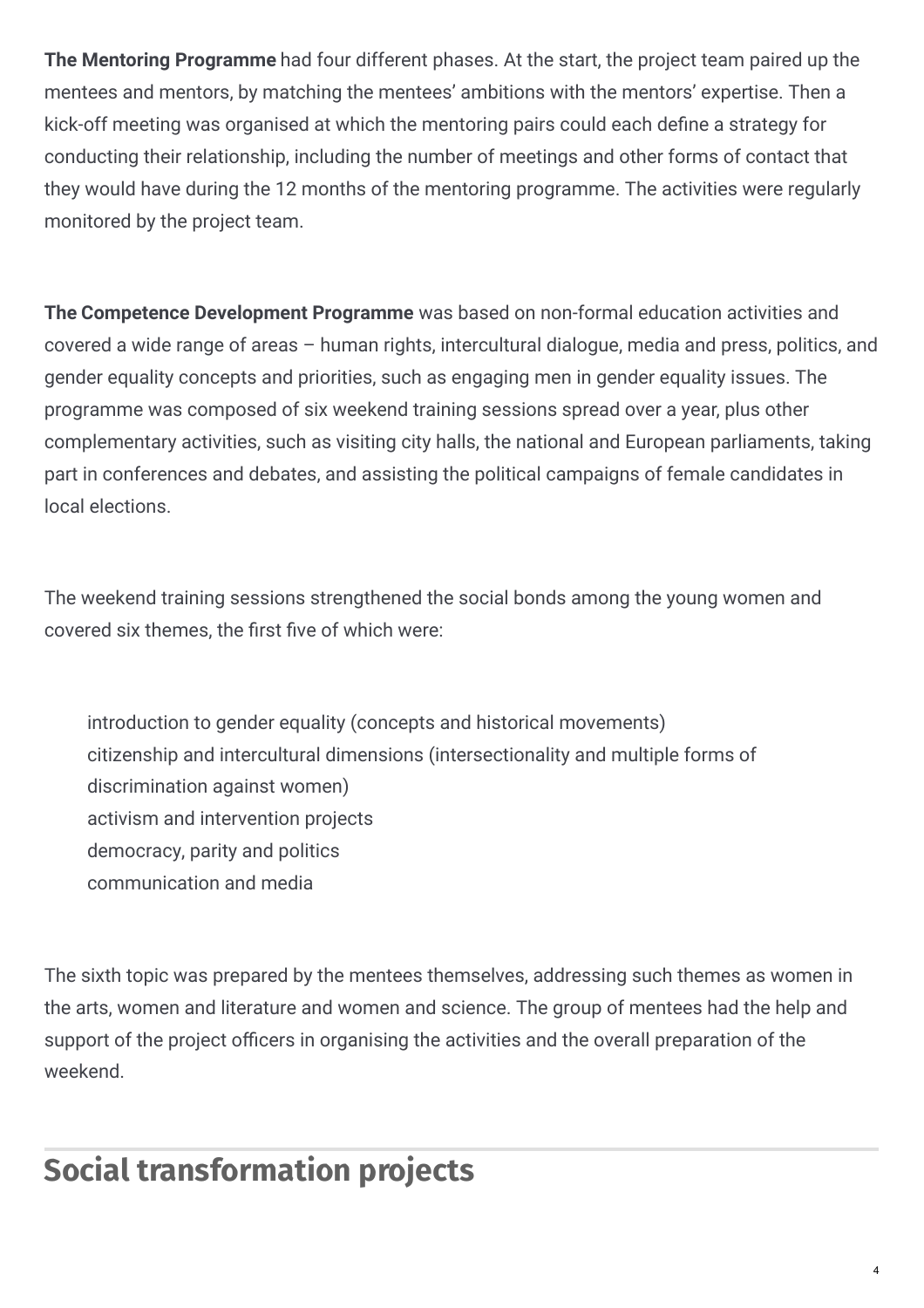Groups of mentees carried out nine Social transformation projects on gender equality according to their interests. The project team supported the whole process with the ultimate goal of providing experience in developing and implementing a gender mainstreaming or an affirmative action project in gender issues. The projects were required to be sustainable and multiply their results, as well as taking into account a gender perspective throughout the project cycle with a focus also on young men. Issues addressed by the projects included for instance work-life balance, fighting gender stereotypes or strengthening intercultural dialogue.

Some examples of **Social Transformation projects** developed under the "From Woman to Woman" umbrella were:

#### *Parity for Young People*

*This group worked on parity, gender and political decision-making in the youth wings of political parties. They developed a "yer on the subject and worked with young men and women in these political parties, addressing the underrepresentation of women in political decision-making and how young men could contribute to a more gender-friendly political system.*

#### *Deconstructing inequalities*

*This group worked with students from Cape Verde studying in Portuguese universities. They developed some debates with the students, addressing gender stereotypes from an intercultural dialogue perspective, leading the discussion towards cultural in"uences regarding gender stereotypes and the role of men at home and in the family life.*

*Taking into account that Cape Verde had one of the most egalitarian governments in the world – its government achieved gender parity in 2006 and since autumn 2014 has a majority of women – these young women also interviewed female leaders from Cape Verde, in order to eliminate the stereotype that women don't belong in politics.*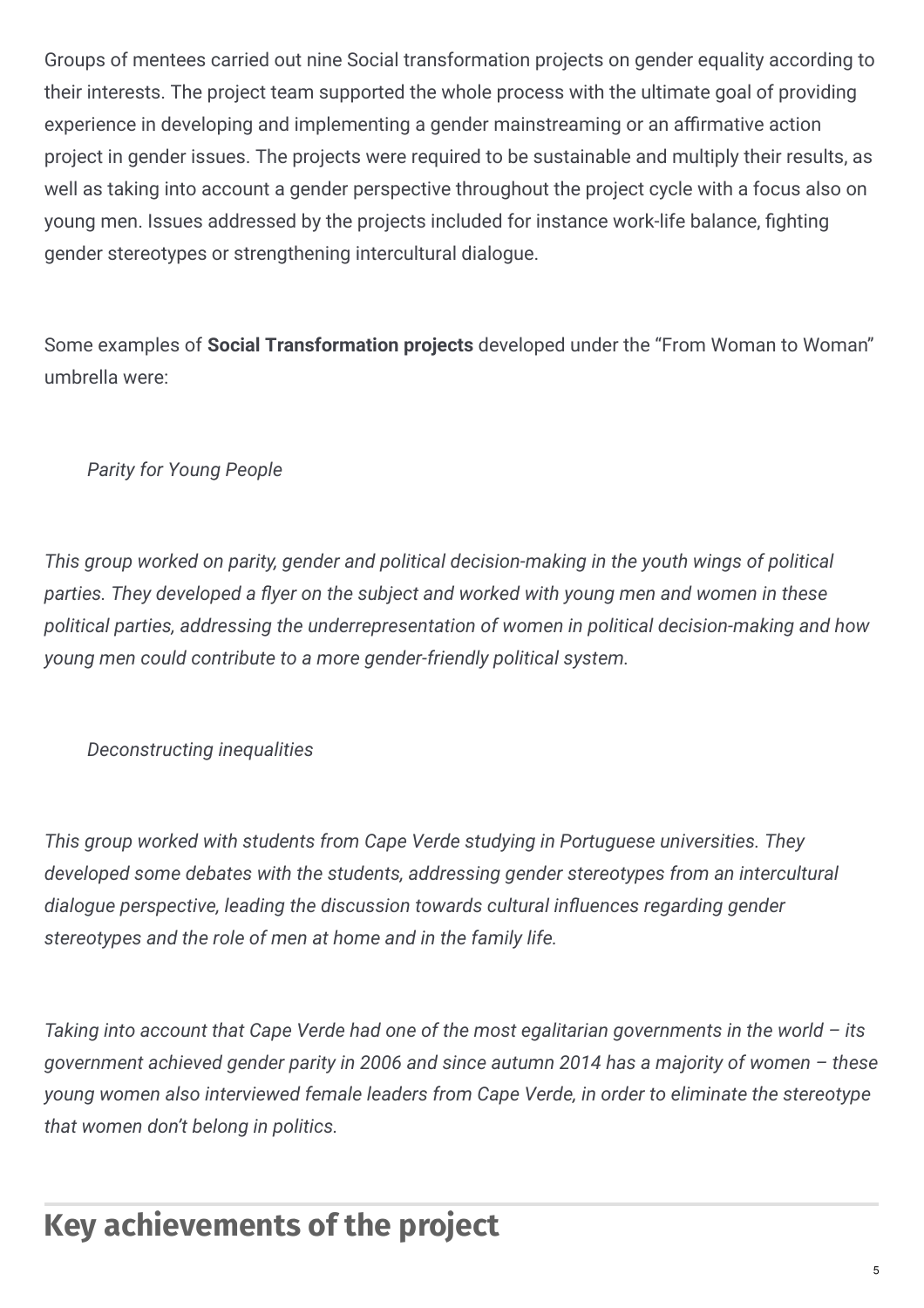The underrepresentation of women in politics cannot be tackled effectively without attracting youth and young women in particular. The project From Woman to Woman developed strategies to engage young women and men and to get them interested and involved in politics and gender equality.

Furthermore, the project was able to raise its visibility in the media and through social networks. A set of handbooks, guides and other materials were published in the context of the project which attracted much attention and are still widely used by teachers, schools and gender equality and youth NGOs. An example is the toolkit for empowering young women in civic and political decisionmaking.

An internal evaluation was made using an online survey which was answered by mentees and mentors. Both considered that the objectives established for the mentoring relationship were achieved. The project succeeded in empowering young women and improving their confidence and skills. REDE's very solid network was crucial to the project's success as it enabled the mentors to be identified and the social intervention projects to be put into practice.

The project is relevant and transferable and the focus on youth represents a particularly important aspect to inspire other countries.

### **Contacts/Further Information Contacts**

Patrícia São João

Former Project Officer, From Woman to Woman, 2nd Edition, Porto

Vice-president of General Assembly

+351 93 496 8620